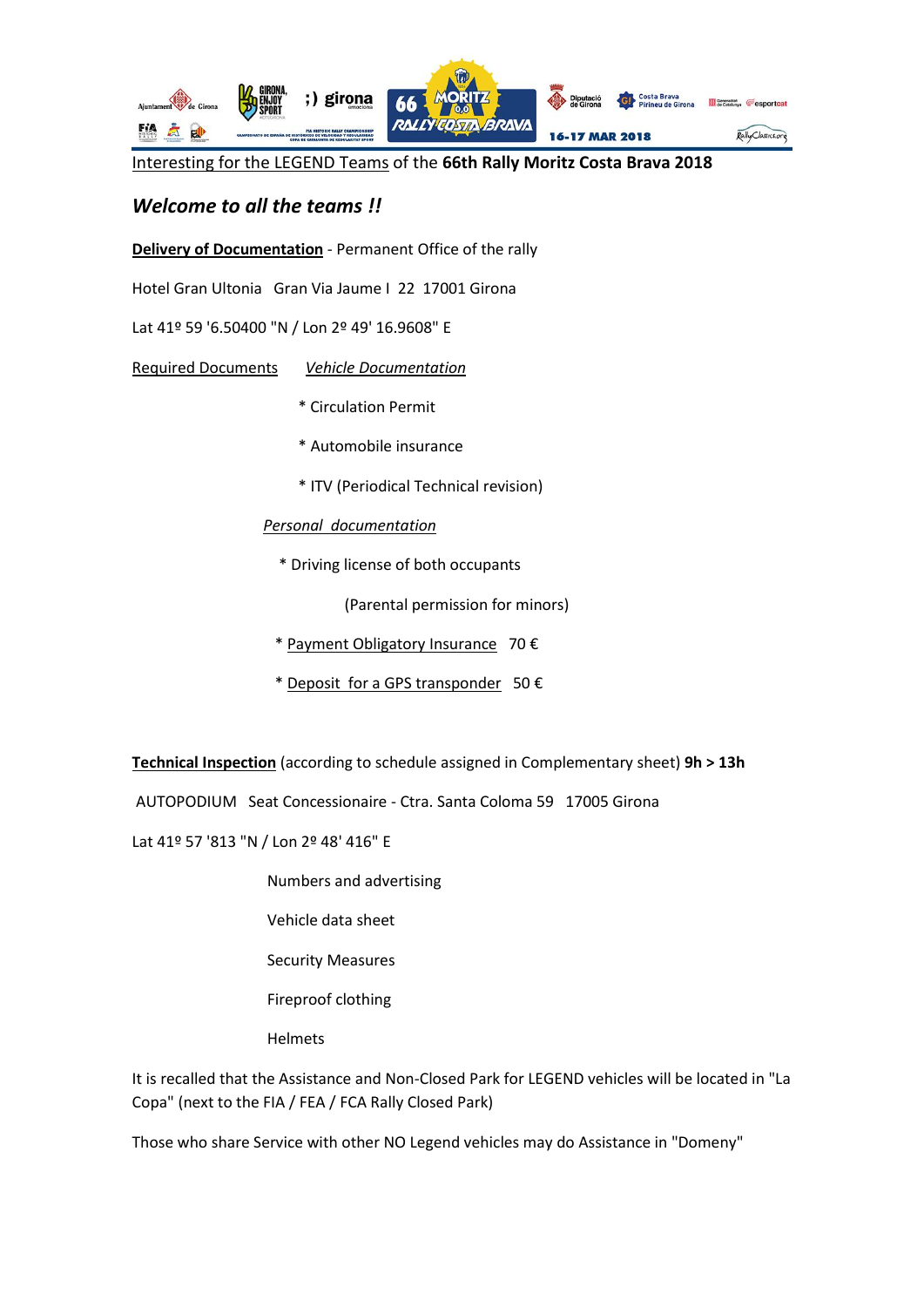

For the proper functioning of the Rally caravan, ALL participants are asked to comply with the schedules and controls described in their RoadBook and Itinerary card.

As announced, there may be starts every 30" in the 2nd and 3rd Sector !!

Remember the possibility of being DISQUALIFIED due to excessive delay or loss of the Route Carnet.. or other anti-sports or traffic behaviours.

All teams are reminded of the obligation to respect the Traffic Regulations and respect for other motorists, and special attention in urban areas.

Highlight the last paragraph of the Particular Regulation, Article: ROUTE CARD AND ITINERARY:

-KEEP THE ORDER, NOT ALLOWED FOR OVERTAKING

-NOT REALIZE DONUTS

-DO NOT CIRCULATE IN THE CONTRARY SENSE

-IT IS NOT ALLOWED OVERTAKING the "CAR 0"

After taking the Exit of each Section the obligation to PASS through the CH of the Assistance Park "Domeny" where they will be assigned the Departure time for the Section.

At the end of the 2nd Section (after Special Stage 7) it is also compulsory to go through the CH of the "Domeny" Assistance Park where they will be given a new Card and they will be informed of the Departure time for the 3rd Section.

Case of abandonment, the need to communicate it to the "Broom car" and delivery of Carnet and GPS (or failing that, notify the Participating Relations telf..34 630 003 654)

*The RRPP VÏCTOR SABATER will wear a GREEN BIB and will be in*

Technical Inspections from 9 a.m. to 1 p.m.

Rally Exit (Exit Park)

CH Arrival 1st Stage (la Copa)

CH 2nd Stage Start (la Copa)

Service End 2nd Sector - Start 3rd Sector (Domeny)

CH Arrival End Rally (la Copa)

RallyClassics March 12, 2018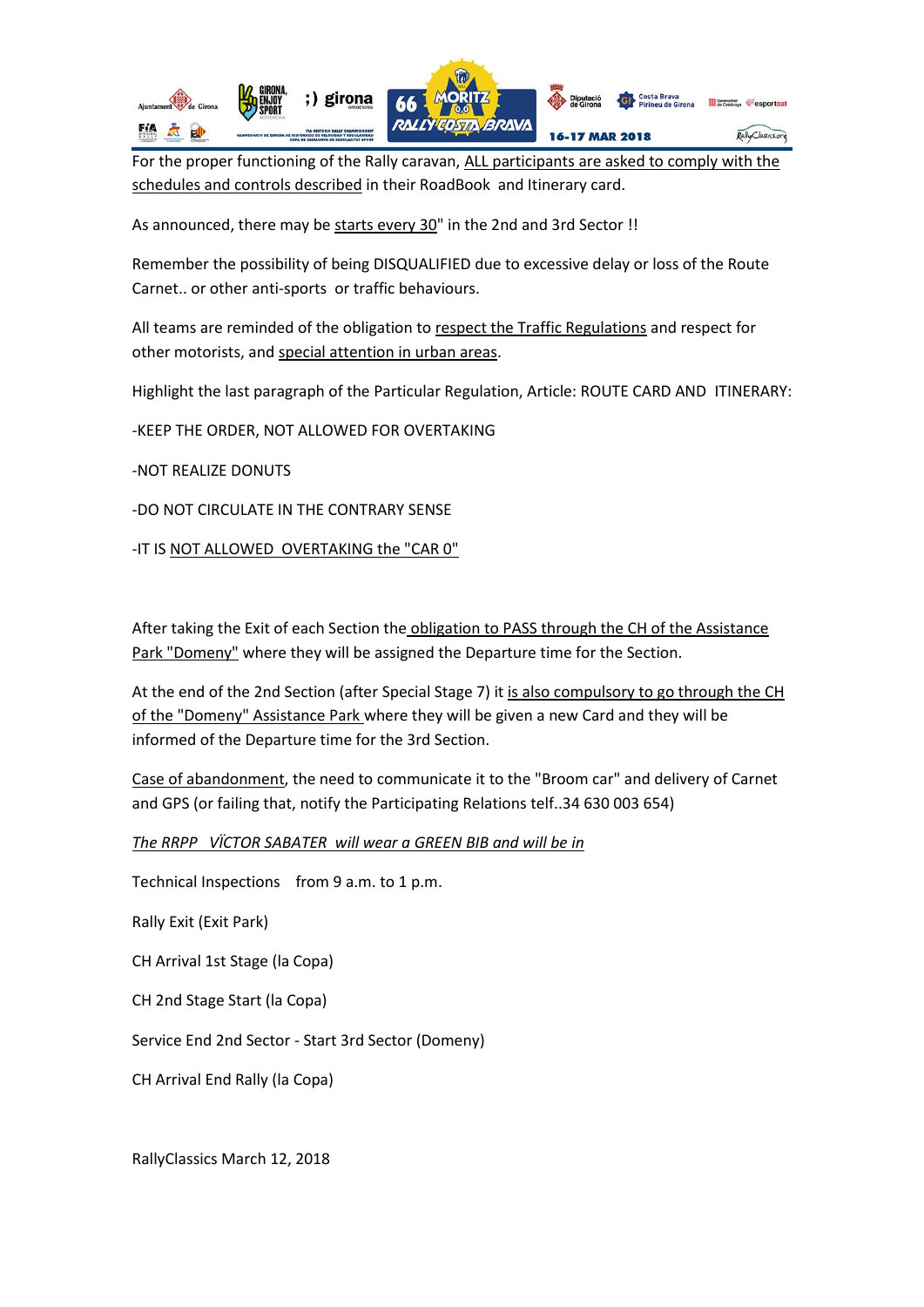